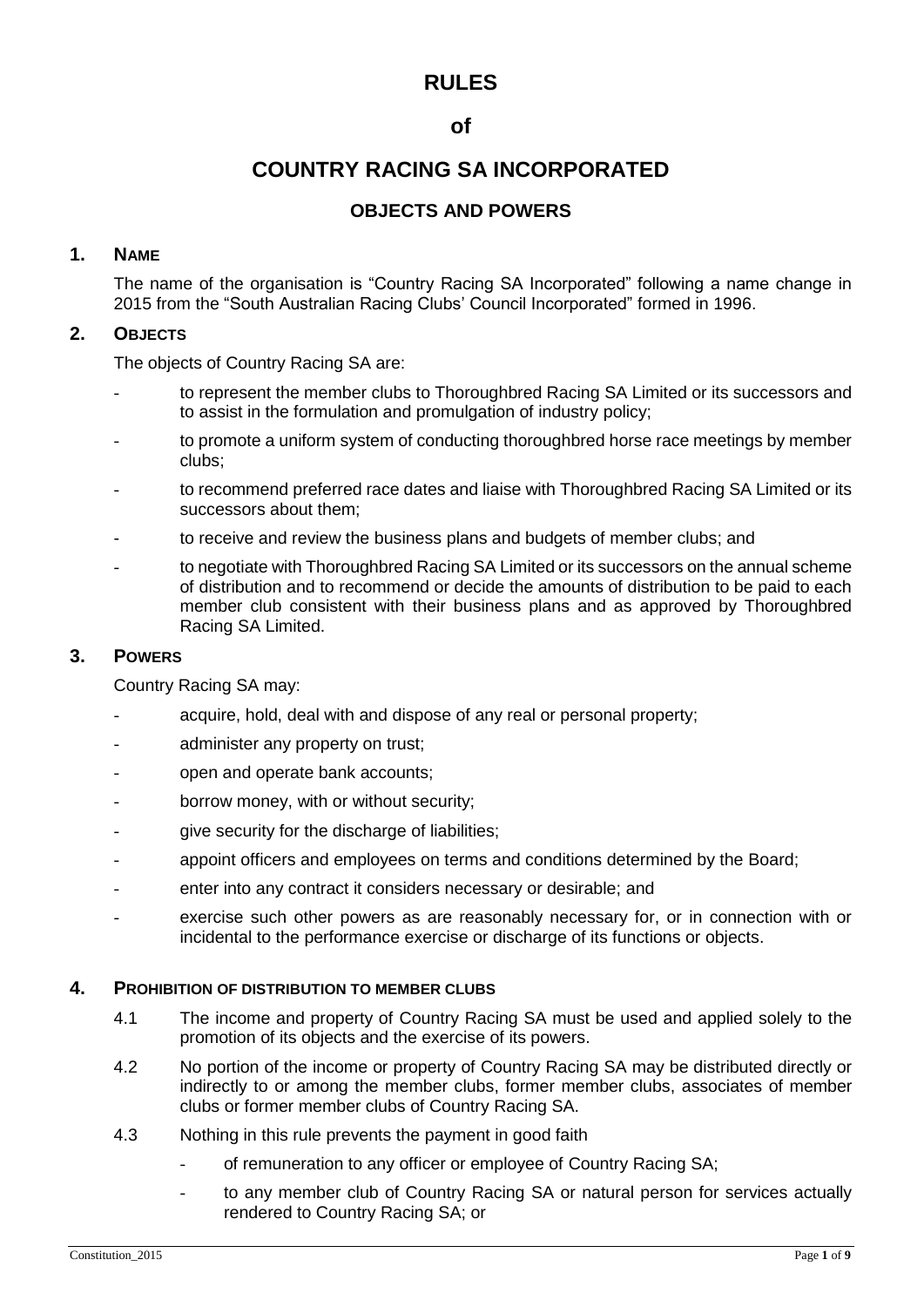to any member club and/or delegate to the Board of out of pocket expenses, money lent or reasonable and proper charges for the hire of goods, rent for premises or the provision of services by the member club and/or delegate to the Board.

# **MEMBERSHIP**

# **5. CATEGORIES**

- 5.1 Country Racing SA has the following categories of membership as detailed in Schedule 1 hereto:
	- Major clubs;
	- Group Central clubs;
	- Group Eastern clubs:
	- Group Western clubs; and
	- Non-Aligned clubs.

### **6. QUALIFICATION AND NOMINATION FOR MEMBERSHIP**

- 6.1 Any registered thoroughbred horse racing club may apply in writing to become a member club.
- 6.2 The application must be delivered to the Secretary.
- 6.3 Country Racing SA must decide by a majority:
	- to accept or reject the application; and
	- the category of membership of the applicant at the first General Meeting of Country Racing SA after receipt of the application.
- 6.4 The Secretary must notify the applicant of the decision of Country Racing SA.
- 6.5 A successful applicant becomes a member club when it pays the current affiliation fee.

### **7. REGISTER OF MEMBER CLUBS**

- 7.1 The Secretary must keep a register of member clubs which contains the name, address and contact person of each member club.
- 7.2 The register of member clubs must be made available for inspection by the member clubs and Thoroughbred Racing SA Limited.

# **8. FEES**

- 8.1 There is no entrance fee for membership of Country Racing SA.
- 8.2 The annual affiliation fee is to be decided at the Annual General Meeting of Country Racing SA.
- 8.3 The affiliation fee is payable within one month of written advice to the member clubs that the affiliation fee is due.

# **9. RESIGNATION**

If a member club has paid all money due by it to Country Racing SA, the member club may resign its membership by giving written notice of resignation to the Secretary.

### **10. TERMINATION OF MEMBERSHIP**

- 10.1 If a member club ceases to be a registered thoroughbred horse racing club, that member club will automatically and immediately cease to be a member.
- 10.2 A member club's membership may be terminated or suspended by a special resolution of a General Meeting of Country Racing SA after notice of the special resolution has been given to the member club.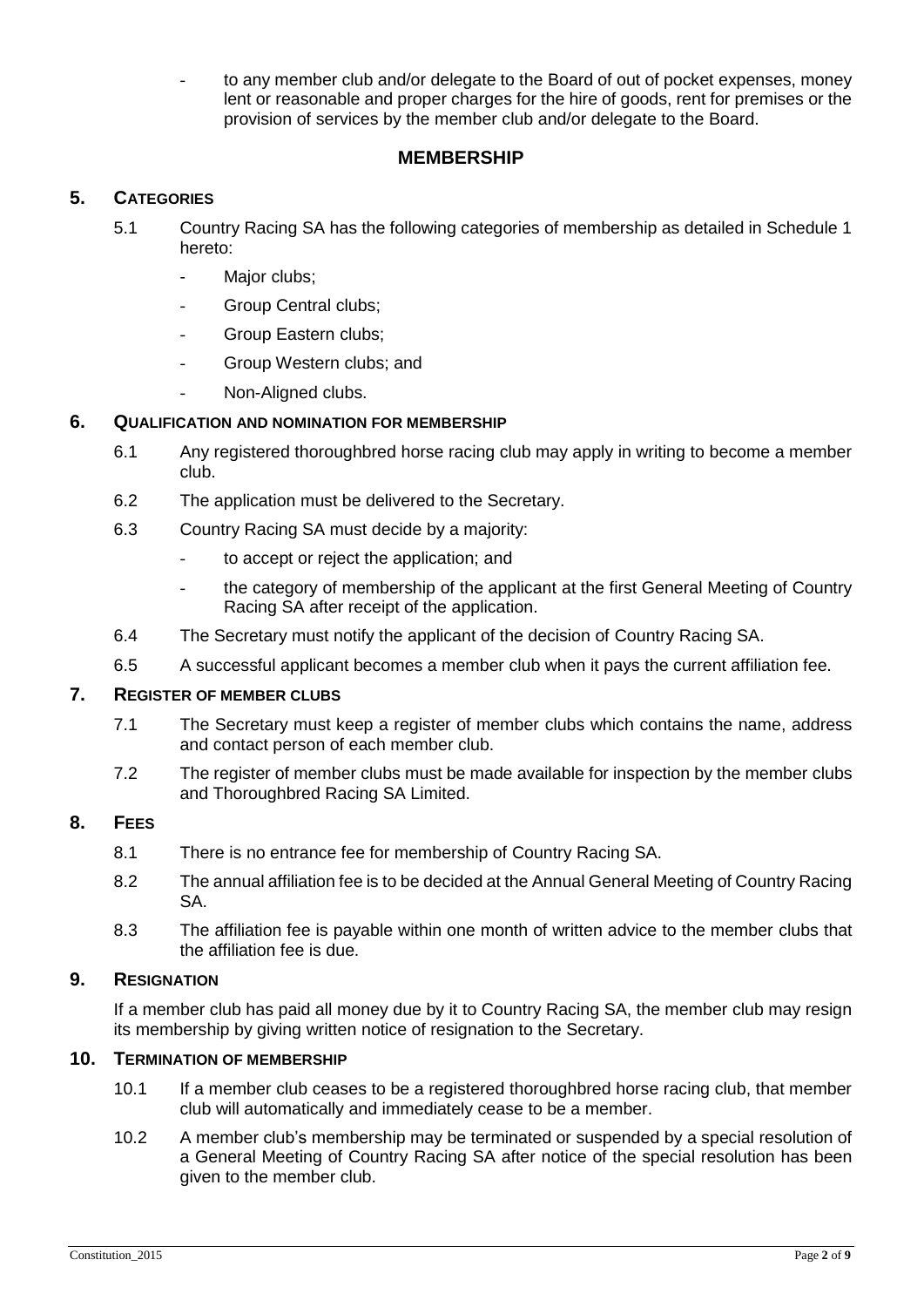10.3 If a member club does not agree with the decision of a General Meeting of Country Racing SA as to its termination or suspension as a member club, the member club may appeal the decision to Thoroughbred Racing SA Limited whose decision is final.

## **11. MEMBER CLUB'S LIABILITIES**

Except as otherwise provided by law, a member club is not, because of being a member club only, liable to contribute to the payment of the debts and liabilities of Country Racing SA or the costs, charges and expenses of the winding up of Country Racing SA.

# **THE BOARD**

# **12. POWERS OF THE BOARD**

- 12.1 Subject to any resolution passed at a General Meeting of Country Racing SA, the Board:
	- will control and manage the affairs of Country Racing SA; and
	- may exercise all the powers of Country Racing SA other than those that are required to be exercised by a General Meeting of Country Racing SA.
- 12.2 The Board may appoint committees and delegate any powers to them.

#### **13. CONSTITUTION AND MEMBERSHIP**

- 13.1 The Board consists of eight delegates of the member clubs, being natural persons and if a Major Club ceases to be a member club, the number of delegates will be reduced accordingly.
- 13.2 Each of the Major Clubs and each of the member categories provided herein being Group Central, Group Eastern and Group Western will annually appoint a person as a delegate
- 13.3 Each Major Club and Group may remove the delegate appointed by it at its discretion at any time on giving written notice to the Secretary and appoint another in his or her stead.
- 13.4 A delegate may be removed from office by a resolution of a General Meeting of Country Racing SA on the grounds of:
	- mental of physical incapacity to carry out duties satisfactorily;
	- neglect of duty;
	- dishonourable conduct; or
	- not attending three or more consecutive meetings of the Board without leave of absence from the Board.
- 13.5 The office of a delegate becomes vacant if the delegate:
	- dies:
	- completes a term of office (if applicable);
	- is removed from office;
	- resigns by notice in writing to Country Racing SA; or
	- if a Major Club delegate, the Major Club which appointed the delegate ceases to be a member club.
- 13.6 When the office of a delegate becomes vacant before the end of the term for which the delegate was appointed, the applicable Major Club or Group must appoint a person to fill the vacancy. The person appointed to fill a vacancy holds office for the balance of the term of the delegate's predecessor.

# **14. GROUP DELEGATES**

Each of Group Central, Group Eastern and Group Western will determine its own procedure:

- for the selection of the person to be nominated by it; and
- whether or not that person should be removed as a delegate.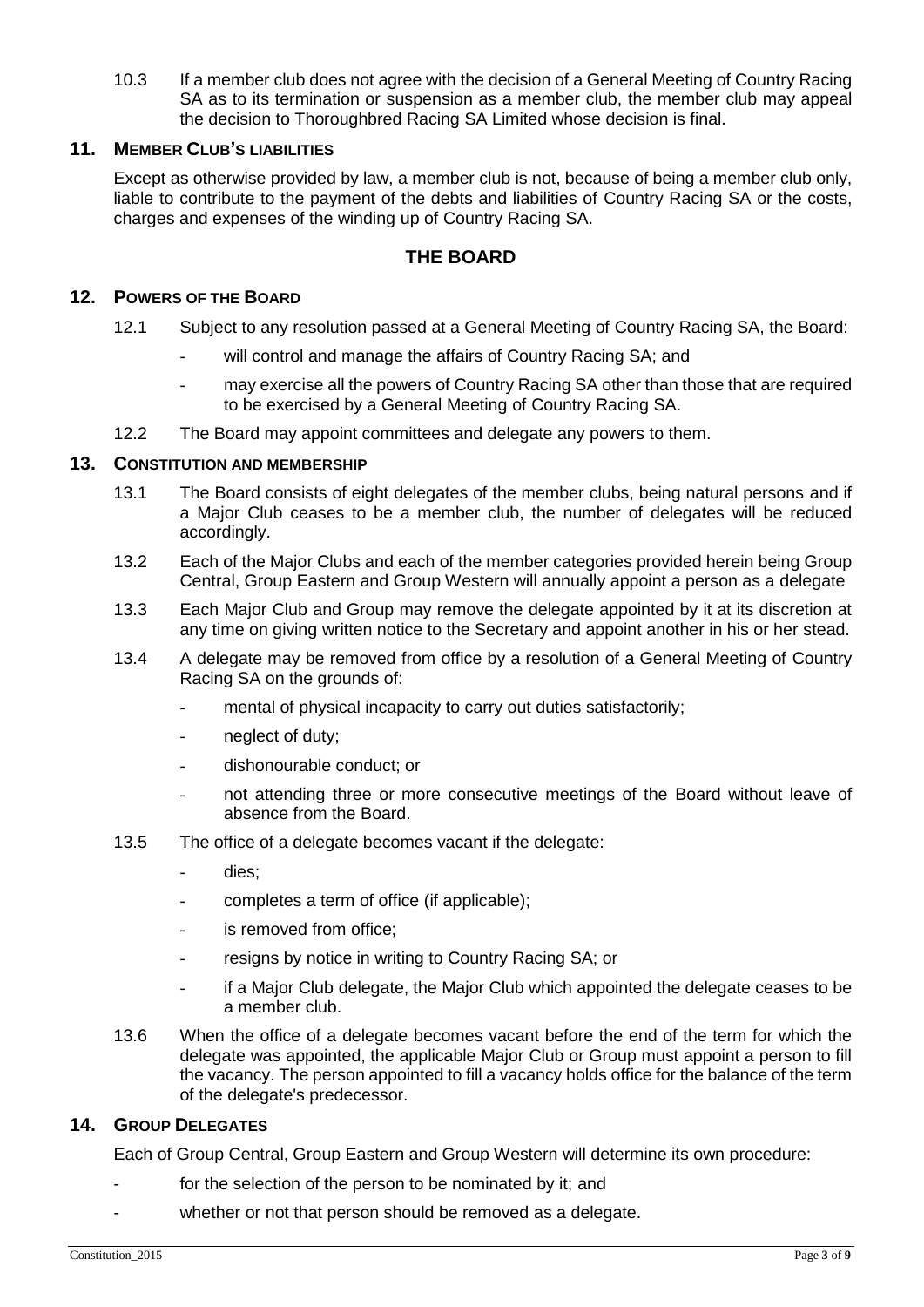# **15. ELECTION OF CHAIRMAN**

- 15.1 At the first meeting of the Board held after each Annual General Meeting, the delegates must elect a delegate to be a chairman and a deputy chairman. They will hold office until their successors are appointed.
- 15.2 On the office of the chairman or deputy chairman becoming vacant, the Board must elect another delegate to hold the vacant office.
- 15.3 If the votes of the delegates are tied for the election of the chairman or the deputy chairman, the election will be decided by drawing lots among the tied candidates.

# **16. MEETINGS**

- 16.1 The Board must meet at least every two months.
- 16.2 A meeting of the Board must be called by the Secretary if the chairman or three delegates in writing request one.
- 16.3 Half the number of delegates plus one rounded up to the next whole number of delegates are a quorum and no business may be conducted at a meeting of the Board unless a quorum is present.
- 16.4 The chairman will preside at each meeting of the Board and in the absence of the chairman, the deputy chairman will preside. If neither the chairman nor the deputy chairman is present, the delegates at the meeting will decide who of them will preside.
- 16.5 A decision carried by a majority of votes of the delegates at the meeting is a decision of the Board.
- 16.6 Each delegate is entitled to one vote on a matter arising for a decision by the Board and the person presiding at the meeting has a deliberative vote only.
- 16.7 The delegates may meet together either in person or by any form of audio, audio-visual or instantaneous communication for the despatch of business.

A resolution passed by such a conference is, notwithstanding that the delegates are not present together at one place at the time of the conference, deemed to have been passed at a meeting of the delegates held on the day and at the time at which the conference was held.

If all the delegates sign a document containing a statement that they are in favour of a resolution in the terms set out in the document, a resolution in those terms is deemed to have been passed at a meeting of the Board held on the day on which the document was signed and at the time at which the document was last signed by a delegate or, if the delegates signed the document on different days, on the day on which, and at the time at which, the document was last signed by a delegate.

Two or more separate documents containing statements in identical terms each of which is signed by one or more delegate will together be deemed to constitute one document containing a statement in those terms signed by those delegates on the respective days on which they signed the separate documents.

16.8 The Board may decide its own procedure.

### **17. REMUNERATION, ALLOWANCES AND EXPENSES**

The delegates may be paid from the funds of Country Racing SA such remuneration, allowances and expenses as decided by a General Meeting of Country Racing SA.

### **18. VALIDITY OF ACTS OF THE BOARD**

An act or proceeding of the Board is not invalid by reason only of vacancy in its number of delegates and, despite the subsequent discovery of a defect in the appointment or election of a delegate; an act or proceeding of the Board will be valid and effectual as if the delegate had been properly appointed or elected.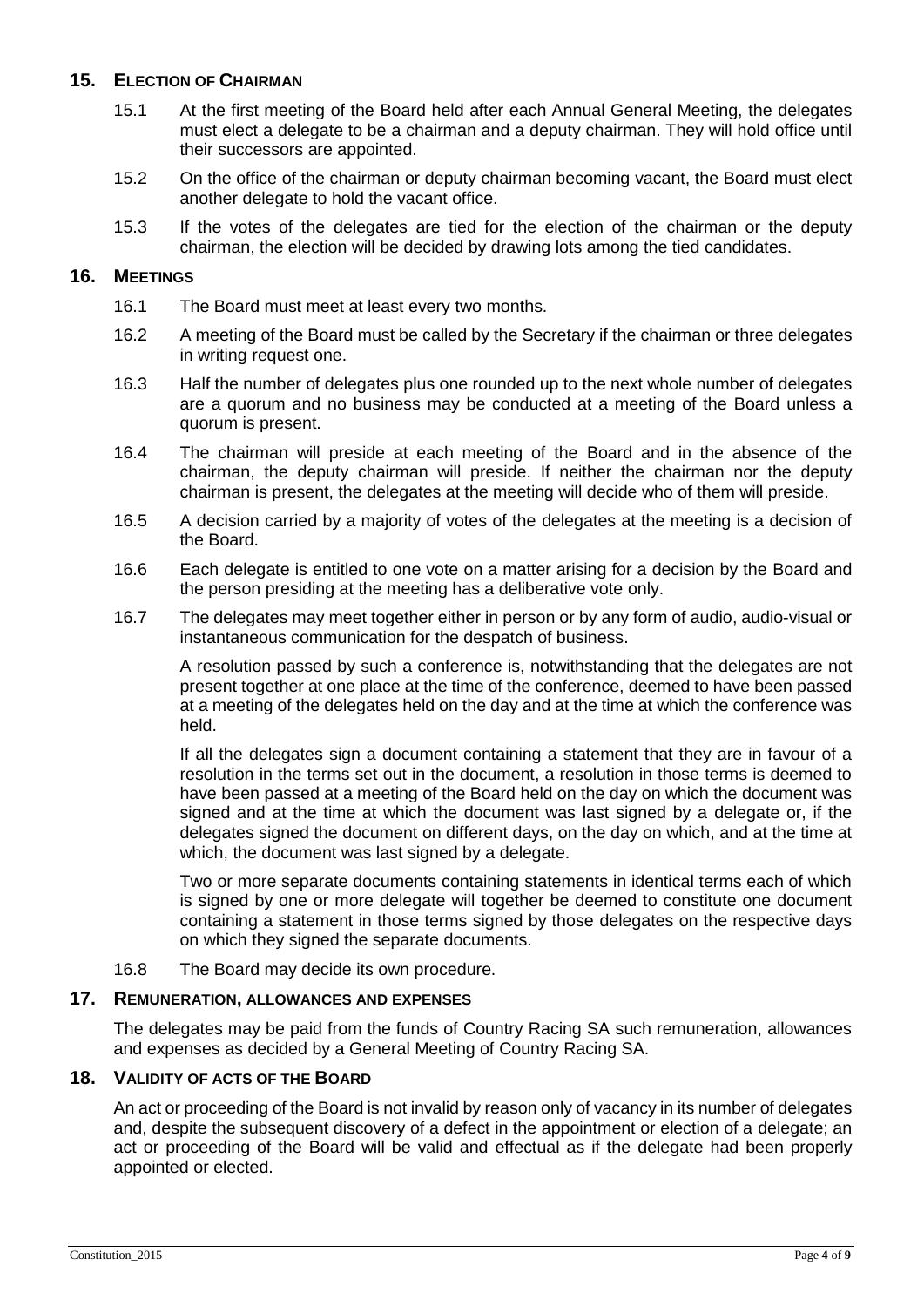# **GENERAL MEETINGS**

## **19. ANNUAL GENERAL MEETINGS**

- 19.1 Country Racing SA must hold an Annual General Meeting of member clubs each year.
- 19.2 The Annual General Meeting must be held within six months after the end of Country Racing SA's financial year on a day the Board decides.
- 19.3 The ordinary business of an Annual General Meeting is:
	- the confirmation of the minutes of the last Annual General Meeting and of any General Meeting held subsequently;
	- the receipt of the reports of the Board and the auditor and the audited accounts of Country Racing SA;
	- the fixing of the affiliation fees;
	- the fixing of remuneration, expenses and allowances of the delegates; and
	- the appointment of the auditor.
- 19.4 The Annual General Meeting may transact special business of which notice is given.
- 19.5 At an Annual General Meeting the following are permitted to attend; member club representative, member club committee members, delegates and invited guests of Country Racing SA.

## **20. SPECIAL GENERAL MEETINGS**

- 20.1 All General Meetings of the member clubs of Country Racing SA other than the Annual General Meeting are Special General Meetings.
- 20.2 In addition to the Annual General Meeting, the Board may when it thinks fit, call other Special General Meetings.
- 20.3 The Board must, on the written requisition of not less than seven member clubs, call a Special General Meeting.
- 20.4 A requisition for a Special General Meeting:
	- must state the purpose of the meeting;
	- must be signed by the member clubs making the requisition;
	- must be delivered to the Secretary; and
	- may consist of several documents in like form, each signed by one or more of the member clubs making the requisition.
- 20.5 If the Board does not call a Special General Meeting within 21 days after the date when a requisition is delivered to the Secretary, the member clubs making the requisition may call a Special General Meeting to be held not later than 3 months after that date.
- 20.6 A Special General Meeting called by member clubs must be called in the same way as nearly as possible as one which is called by the Board.
- 20.7 All reasonable expenses incurred in calling a Special General Meeting must be refunded by Country Racing SA to the member clubs incurring those expenses.
- 20.8 At any Special General Meeting the following are permitted to attend; member club representative, member club committee members, delegates and invited guests of Country Racing SA.

# **21. NOTICES**

Notice of General Meeting must be given:

if a special resolution is proposed, that is a resolution to amend the objects of Country Racing SA, the rules, the name of Country Racing SA, the termination of a member club's membership or to wind up Country Racing SA, at least 28 days' notice, stating the intention to propose the resolution as a special resolution; and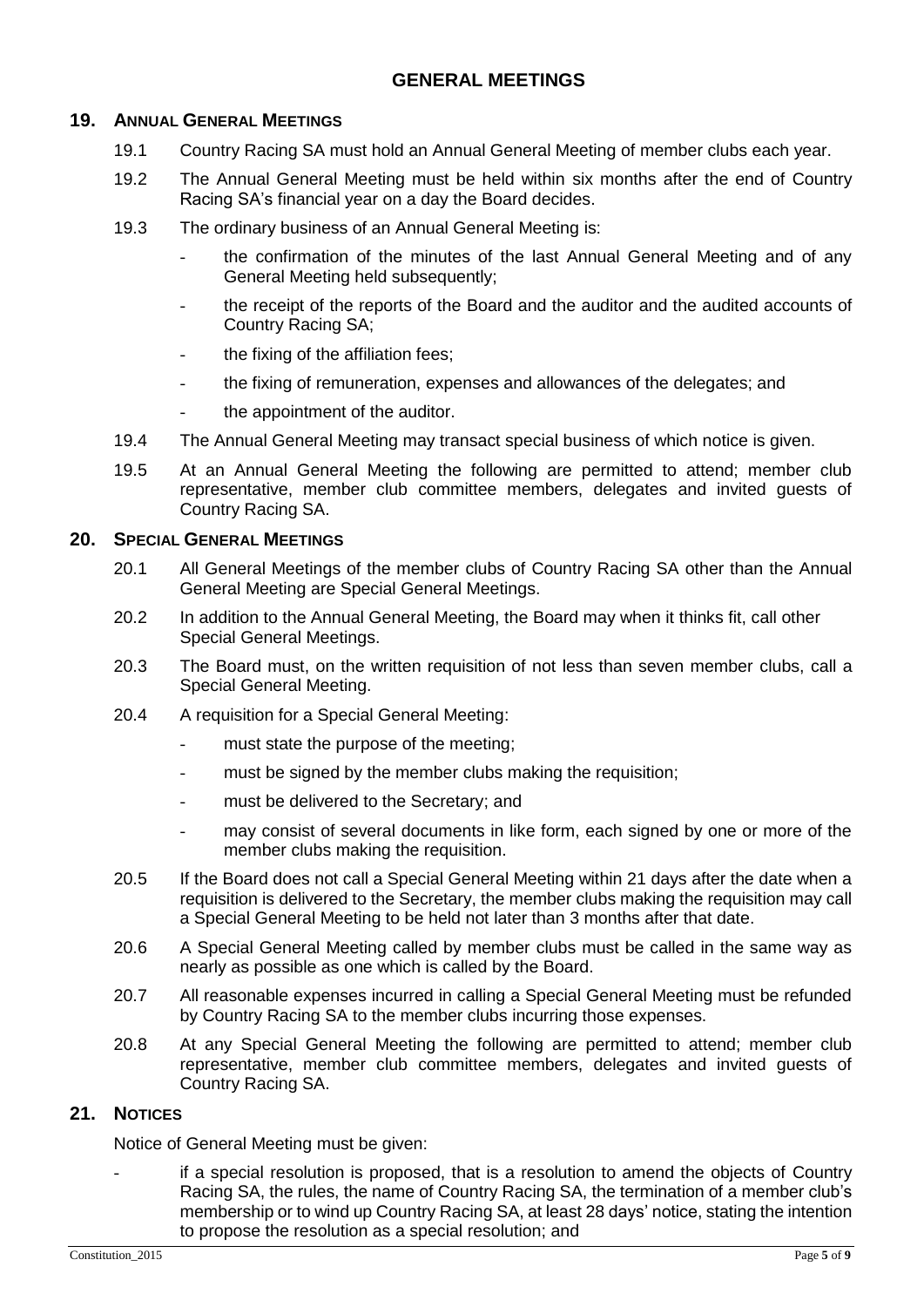in any other case, at least 21 days' notice.

# **22. PROCEEDINGS AT GENERAL MEETINGS**

22.1 A member club must appoint in writing a natural person as its representative.

An appointed representative may exercise all the rights to which a member club is entitled under these rules so long as that person is the representative.

A member club may change its representative.

Notice of appointment of a representative must be given to the Secretary prior to the meeting at which the representative is to attend. If the notice is not received by the Secretary the delegate will act as the member club representative.

22.2 The quorum at a General Meeting is half of the number of member clubs plus one rounded up to the next whole number represented.

The quorum at an adjourned General Meeting is 5 member clubs represented.

- 22.3 The chairman will preside at each General Meeting but if the chairman is unable to or is absent, the deputy chairman will preside. If neither the chairman nor the deputy chairman is present, the meeting must elect a person to preside.
- 22.4 On a matter arising for determination by a General Meeting, each member club is entitled to the number of votes set out opposite its name in Schedule 1 to these Rules.
- 22.5 A special resolution is carried if at least 75 percent of the votes cast vote in favour of it.
- 22.6 Any other resolution is carried if a majority of the votes cast vote in favour of it.
- 22.7 A declaration of the person presiding at a General Meeting that a resolution has been carried is conclusive evidence of that fact unless a poll is demanded.
- 22.8 The person presiding at a General Meeting may adjourn the meeting and decide the place and time at which the meeting is to resume.

The only business which may be discussed and decided at an adjourned General Meeting is the unfinished business at the time of adjournment.

22.9 The person presiding at a General Meeting may decide any matter of procedure not referred to in this rule.

# **ADMINISTRATION**

# **23. SECRETARY**

- 23.1 The Board must appoint a Secretary.
- 23.2 The duties of the Secretary are those delegated by the Board and those imposed by law.

# **24. PUBLIC OFFICER**

The Board must appoint a public officer.

# **25. FINANCIAL YEAR**

The financial year of Country Racing SA begins on 1 July and ends on 30 June the following year.

# **26. ACCOUNTS AND AUDITOR**

- 26.1 Country Racing SA must cause proper accounts to be kept of its financial affairs and must for each financial year, prepare a statement of accounts that present fairly the results of the activities of Country Racing SA.
- 26.2 The accounts and statements of accounts of Country Racing SA must for each financial year be audited by auditors appointed at the Annual General Meeting.
- 26.3 If a vacancy in the office of auditor occurs after an Annual General Meeting, the Board must fill the vacancy and the appointment will be for the balance of that year.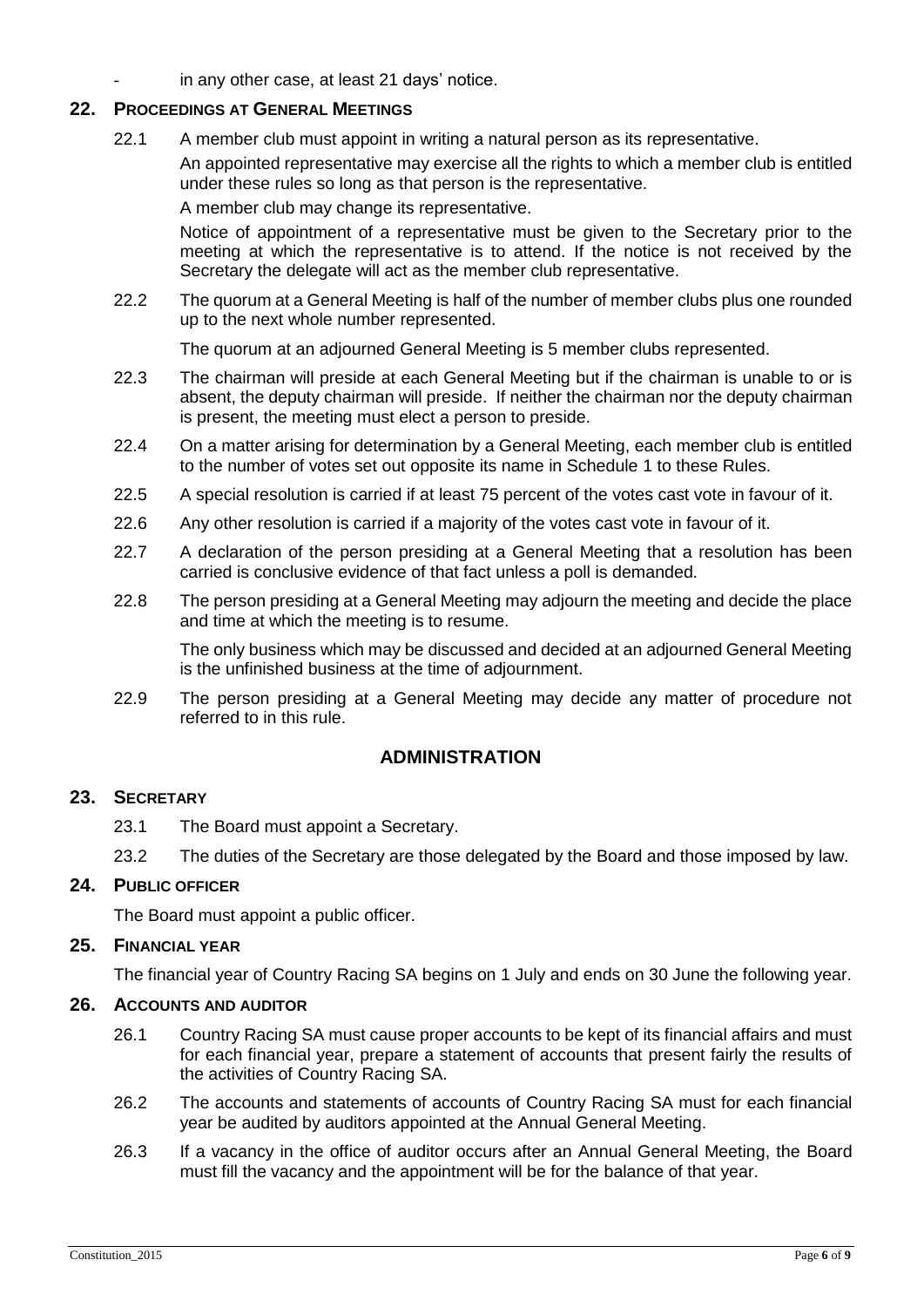# **27. COMMON SEAL**

The Board must authorise the affixing of the common seal to a document and it must be affixed in the presence of two delegates.

## **MISCELLANEOUS**

#### **28. INSPECTION OF BOOKS**

A member club may inspect the books and records of Country Racing SA on giving reasonable notice to the Secretary.

#### **29. INDEMNITY**

Every delegate, auditor, employee or agent of Country Racing SA must be indemnified out of the property of Country Racing SA against any liability incurred by that person in that capacity in defending any proceedings:

- in which judgement is given in favour of that person, or
- in which the person is acquitted.

#### **30. LIABILITY OF OFFICERS**

Except as otherwise provided by law, an officer of Country Racing SA is not, by reason only of being an officer, liable to contribute to the payment of the debts and liabilities of Country Racing SA or the costs, charges and expenses of the winding up of Country Racing SA.

#### **31. WINDING UP OF COUNTRY RACING SA**

If Country Racing SA is wound up, the assets remaining after paying all liabilities must not be paid or distributed among the member clubs, former member clubs or associates of member clubs or former member clubs but must be transferred to an institution or institutions:

- having similar purposes to those of Country Racing SA;
- which prohibits or prohibit the distributions of its or their income among members to an extent at least as great as is imposed on Country Racing SA by these rules; and
- which a General Meeting of member clubs by special resolution decides or in the absence of a resolution, as Thoroughbred Racing SA Limited decides in accordance with the Associations Incorporation Act 1985.

# **32. NOTICES**

- 32.1 A notice may be served by Country Racing SA on a member club either personally, by post to the member club at the address shown in the register of member clubs or by electronic transmission to the last known address notified to the Secretary.
- 32.2 If posted, the notice is taken to be given to the member clubs at the time when the notice would have been delivered in the ordinary course of post.
- 32.3 If sent by electronic transmission, the notice is taken to be given to the member clubs when the machine of the last known address acknowledges receipt.

### **33. ABIDE BY RULES**

The member clubs and the delegates agree to abide by and to be bound by the Constitution of the Thoroughbred Racing SA Limited, its successors and any rules made under South Australian legislation which applies to thoroughbred horse racing.

### 34. **DEFINITIONS**

In this Constitution:

**Business Day** means any day except a Saturday or Sunday or other declared public holiday in South Australia.

**Country Racing SA** means the organisation formed by the member clubs identified in Schedule 1 subject to the Constitution.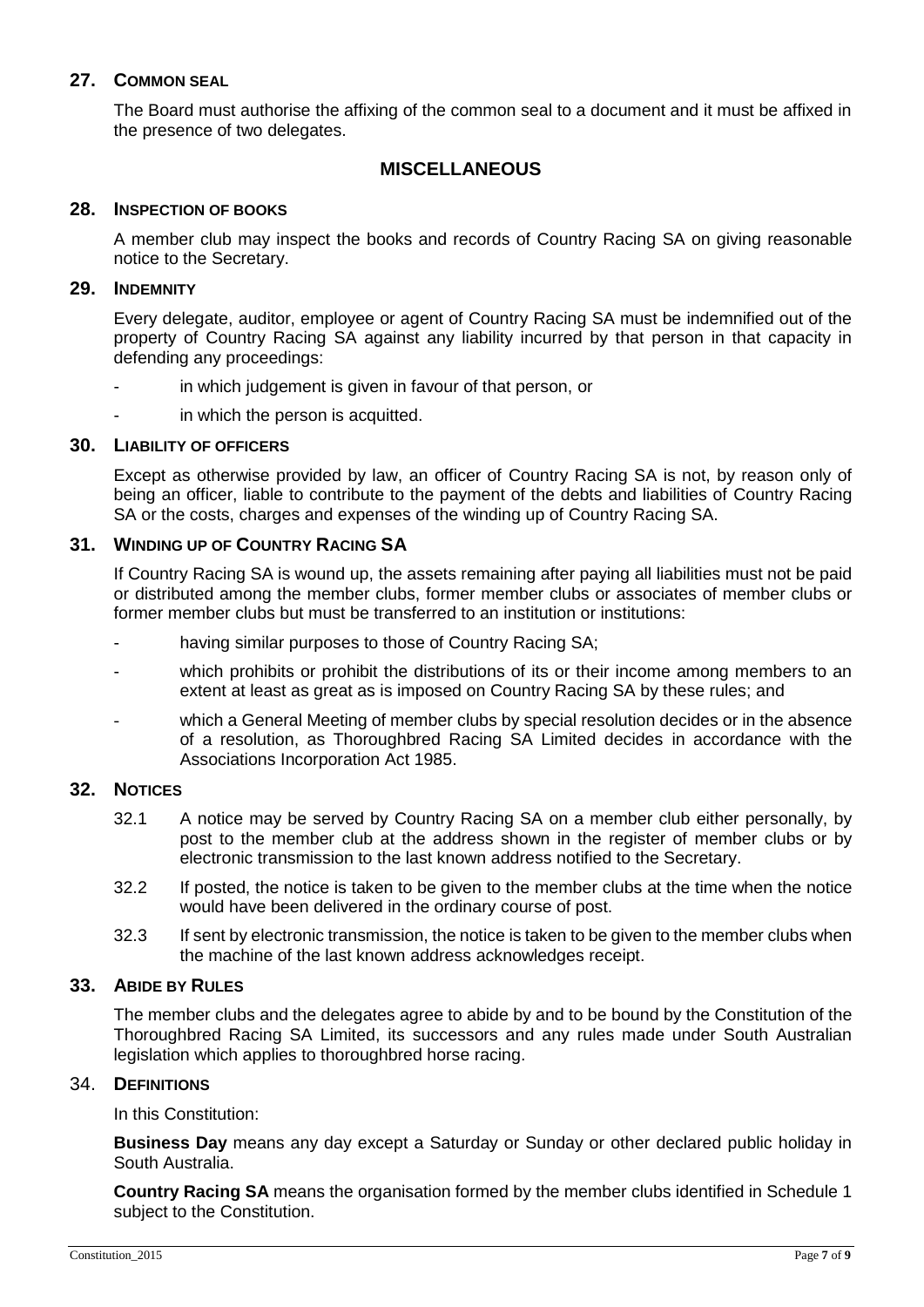**Delegate** means a natural person appointed by the member clubs subject to Rule 13.2.

**General Meeting Votes** means those votes that have been allocated to each Member Club as identified in Schedule 1.

**Group Central Clubs** means Clare Valley Racing Club Inc, Port Augusta Racing Club Inc, Kangaroo Island Racing Club Inc, Hawker Racing Club Inc, Jamestown Racing Club Inc, Quorn Jockey Club Inc and Roxby Downs and Districts Racing Club Inc.

**Group Eastern Clubs** means those member clubs forming the Limestone Coast Thoroughbred Racing Association.

**Group Western Clubs** means those member clubs forming the Eyre Peninsula Racing Association.

**Major Clubs** means Balaklava Racing Club Inc, Gawler & Barossa Jockey Club Inc, Murray Bridge Racing Club Inc, Oakbank Racing Club Inc and Strathalbyn Racing Club Inc.

**Member Clubs** means clubs listed in Schedule 1.

**Non-Aligned Clubs** means any member club that is not a major club and is not aligned with Group Central, Group Eastern or Group Western.

**Tenant Club** means any member club that conducts all of its race meetings at a different member club's racecourse.

**Thoroughbred Racing SA Ltd (TRSA)** means the controlling body of thoroughbred racing in South Australia.

*Amended 23rd November 2015*